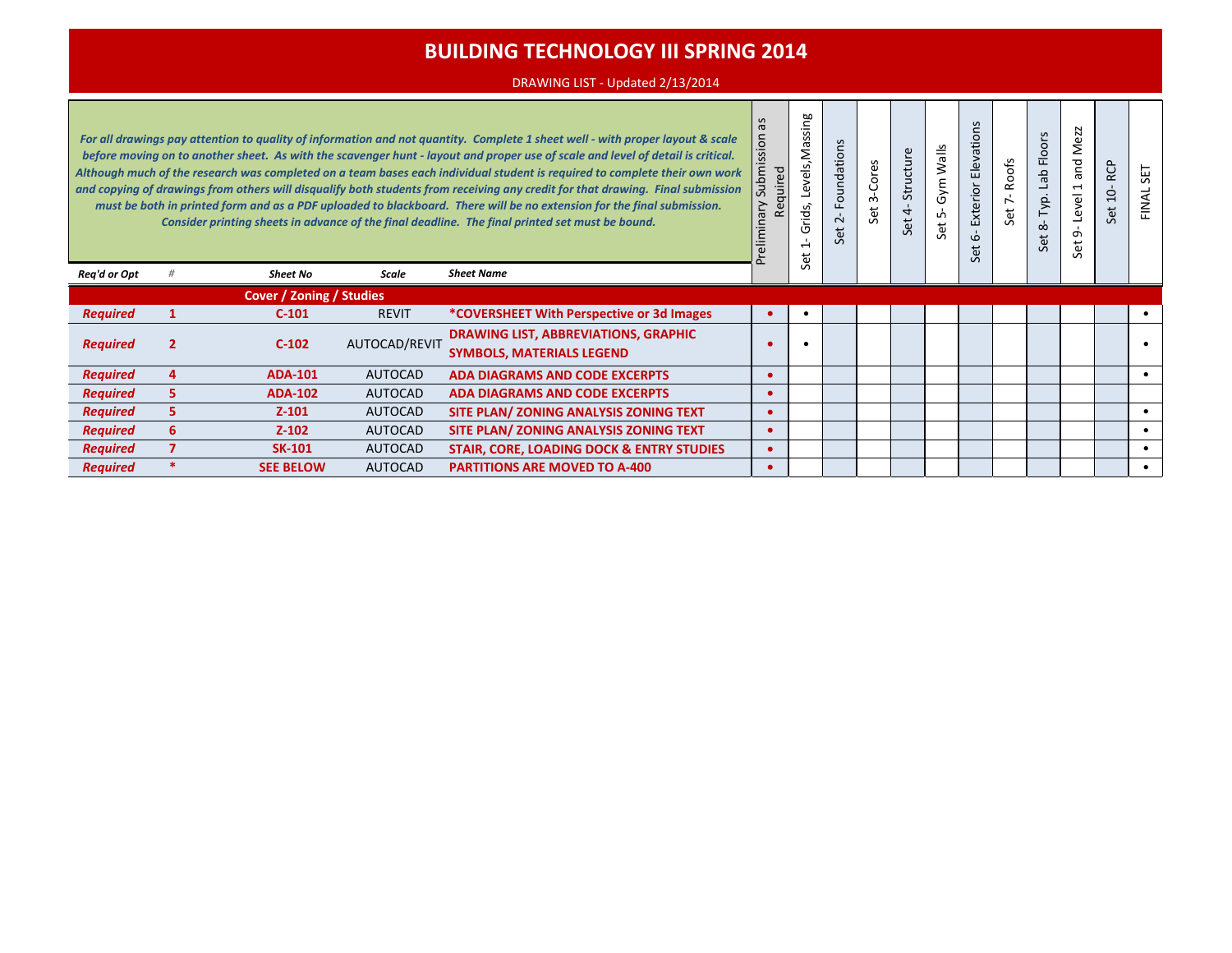### DRAWING LIST - Updated 2/13/2014

|                 |                   |                    |                 | For all drawings pay attention to quality of information and not quantity. Complete 1 sheet well - with proper layout & scale<br>before moving on to another sheet. As with the scavenger hunt - layout and proper use of scale and level of detail is critical.<br>Although much of the research was completed on a team bases each individual student is required to complete their own work<br>and copying of drawings from others will disqualify both students from receiving any credit for that drawing. Final submission<br>must be both in printed form and as a PDF uploaded to blackboard. There will be no extension for the final submission.<br>Consider printing sheets in advance of the final deadline. The final printed set must be bound. | $\tilde{\sigma}$<br>nois<br>û<br>Submis<br>Required<br>Preliminary | Levels, Massing<br>Grids,<br>$\mathbf{I}$<br>$\overline{ }$<br>Set | Foundations<br>$\overline{c}$<br>Set | 3-Cores<br>Set | Structure<br>$\overline{4}$<br>Set | Gym Walls<br>ம்<br>Set | Elevations<br>Exterior<br>$\mathbf{b}$<br>$\overleftrightarrow{\mathbf{e}}$<br>Ŏ. | Set 7-Roofs | 8- Typ. Lab Floors<br>Set | Mezz<br>and<br>$\overline{\phantom{0}}$<br>Level<br>ക്<br>Set | RCP<br>$10-$<br>Set | <b>SET</b><br>FINAL: |
|-----------------|-------------------|--------------------|-----------------|---------------------------------------------------------------------------------------------------------------------------------------------------------------------------------------------------------------------------------------------------------------------------------------------------------------------------------------------------------------------------------------------------------------------------------------------------------------------------------------------------------------------------------------------------------------------------------------------------------------------------------------------------------------------------------------------------------------------------------------------------------------|--------------------------------------------------------------------|--------------------------------------------------------------------|--------------------------------------|----------------|------------------------------------|------------------------|-----------------------------------------------------------------------------------|-------------|---------------------------|---------------------------------------------------------------|---------------------|----------------------|
| Rea'd or Opt    | #                 | <b>Sheet No</b>    | Scale           | <b>Sheet Name</b>                                                                                                                                                                                                                                                                                                                                                                                                                                                                                                                                                                                                                                                                                                                                             |                                                                    |                                                                    |                                      |                |                                    |                        |                                                                                   |             |                           |                                                               |                     |                      |
|                 | <b>100 SERIES</b> | <b>FLOOR PLANS</b> |                 |                                                                                                                                                                                                                                                                                                                                                                                                                                                                                                                                                                                                                                                                                                                                                               |                                                                    |                                                                    |                                      |                |                                    |                        |                                                                                   |             |                           |                                                               |                     |                      |
|                 |                   |                    |                 | Drawing should be laid out in a consistent fashion on each sheet. Drawings should include exterior dimension strings that include, overall, column grids and window opening dimensions. For the Lab building<br>there should be two additional dimension strings shown across the floor plans one in each direction (north-south & east-west). Pay attention to the level of detail you show at different scales and set the<br>view range settings carefully.                                                                                                                                                                                                                                                                                                |                                                                    |                                                                    |                                      |                |                                    |                        |                                                                                   |             |                           |                                                               |                     |                      |
| <b>Required</b> | 8                 | $A-100$            | $1/16" = 1'-0"$ | <b>BASEMENT LEVEL - COMPOSITE</b>                                                                                                                                                                                                                                                                                                                                                                                                                                                                                                                                                                                                                                                                                                                             |                                                                    | $\bullet$                                                          |                                      |                |                                    |                        |                                                                                   |             |                           |                                                               |                     |                      |
| <b>Required</b> | 9                 | A-100.A            | $1/8" = 1'-0"$  | <b>BASEMENT - ATRIUM</b>                                                                                                                                                                                                                                                                                                                                                                                                                                                                                                                                                                                                                                                                                                                                      |                                                                    | $\bullet$                                                          |                                      |                |                                    |                        |                                                                                   |             |                           |                                                               |                     | $\bullet$            |
| <b>Required</b> | 10                | $A-100.G$          | $1/8" = 1'-0"$  | <b>BASEMENT - GYM</b>                                                                                                                                                                                                                                                                                                                                                                                                                                                                                                                                                                                                                                                                                                                                         |                                                                    | $\bullet$                                                          |                                      |                |                                    |                        |                                                                                   |             |                           |                                                               |                     | $\bullet$            |
| <b>Required</b> | 11                | A-100.L            | $1/8" = 1'-0"$  | <b>BASEMENT - LAB</b>                                                                                                                                                                                                                                                                                                                                                                                                                                                                                                                                                                                                                                                                                                                                         |                                                                    | $\bullet$                                                          |                                      |                |                                    |                        |                                                                                   |             |                           |                                                               |                     | $\bullet$            |
| <b>Required</b> | 12                | $A-101$            | $1/16" = 1'-0"$ | <b>1ST FLOOR - COMPOSITE</b>                                                                                                                                                                                                                                                                                                                                                                                                                                                                                                                                                                                                                                                                                                                                  |                                                                    | $\bullet$                                                          |                                      | $\bullet$      |                                    |                        |                                                                                   |             |                           | $\bullet$                                                     |                     | $\bullet$            |
| <b>Required</b> | 13                | A-101.A            | $1/8" = 1'-0"$  | <b>1ST FLOOR - ATRIUM</b>                                                                                                                                                                                                                                                                                                                                                                                                                                                                                                                                                                                                                                                                                                                                     |                                                                    | $\bullet$                                                          |                                      | $\bullet$      |                                    |                        |                                                                                   |             |                           | $\bullet$                                                     |                     | $\bullet$            |
| <b>Required</b> | 14                | $A-101.G$          | $1/8" = 1'-0"$  | <b>1ST FLOOR - GYM</b>                                                                                                                                                                                                                                                                                                                                                                                                                                                                                                                                                                                                                                                                                                                                        |                                                                    | $\bullet$                                                          |                                      | $\bullet$      |                                    |                        |                                                                                   |             |                           | $\bullet$                                                     |                     | $\bullet$            |
| <b>Required</b> | 15                | A-101.L            | $1/8" = 1'-0"$  | <b>1ST FLOOR - LAB</b>                                                                                                                                                                                                                                                                                                                                                                                                                                                                                                                                                                                                                                                                                                                                        |                                                                    | $\bullet$                                                          |                                      | $\bullet$      |                                    |                        |                                                                                   |             |                           | $\bullet$                                                     |                     | $\bullet$            |
| <b>Required</b> | <b>16</b>         | $A-102$            | $1/16" = 1'-0"$ | 2ND FLOOR / MEZZANINE - COMPOSITE                                                                                                                                                                                                                                                                                                                                                                                                                                                                                                                                                                                                                                                                                                                             |                                                                    | $\bullet$                                                          |                                      | $\bullet$      |                                    |                        |                                                                                   |             | $\bullet$                 |                                                               |                     | $\bullet$            |
| <b>Optional</b> | $\ast$            | $A-102.A$          | $1/8" = 1'-0"$  | <b>2ND FLOOR - ATRIUM</b>                                                                                                                                                                                                                                                                                                                                                                                                                                                                                                                                                                                                                                                                                                                                     |                                                                    |                                                                    |                                      |                |                                    |                        |                                                                                   |             |                           |                                                               |                     |                      |
| <b>Optional</b> | $*$               | A-102.G            | $1/8" = 1'-0"$  | <b>2ND FLOOR - GYM</b>                                                                                                                                                                                                                                                                                                                                                                                                                                                                                                                                                                                                                                                                                                                                        |                                                                    |                                                                    |                                      |                |                                    |                        |                                                                                   |             |                           |                                                               |                     |                      |
| <b>Required</b> | 17                | $A-103$            | $1/8" = 1'-0"$  | <b>TYPICAL LAB FLOOR-TYPE A &amp; DOOR</b>                                                                                                                                                                                                                                                                                                                                                                                                                                                                                                                                                                                                                                                                                                                    |                                                                    |                                                                    |                                      | $\bullet$      |                                    |                        |                                                                                   |             | $\bullet$                 |                                                               |                     | $\bullet$            |
| <b>Required</b> | 18                | $A - 104$          | $1/8" = 1'-0"$  | <b>TYPICAL LAB FLOOR-TYPE B &amp; DOOR</b>                                                                                                                                                                                                                                                                                                                                                                                                                                                                                                                                                                                                                                                                                                                    |                                                                    |                                                                    |                                      | $\bullet$      |                                    |                        |                                                                                   |             | $\bullet$                 |                                                               |                     | $\bullet$            |
| <b>Required</b> | 19                | A-105              | $1/16" = 1'-0"$ | <b>ROOF PLAN - COMPOSITE</b>                                                                                                                                                                                                                                                                                                                                                                                                                                                                                                                                                                                                                                                                                                                                  |                                                                    |                                                                    |                                      |                |                                    |                        |                                                                                   | $\bullet$   |                           |                                                               |                     | $\bullet$            |
| <b>Required</b> | 20                | A-105.A            | $1/8" = 1'-0"$  | <b>ROOF PLAN - ATRIUM</b>                                                                                                                                                                                                                                                                                                                                                                                                                                                                                                                                                                                                                                                                                                                                     |                                                                    |                                                                    |                                      |                |                                    |                        |                                                                                   | $\bullet$   |                           |                                                               |                     | $\bullet$            |
| <b>Required</b> | 21                | $A-105.G$          | $1/8" = 1'-0"$  | <b>ROOF PLAN - GYM</b>                                                                                                                                                                                                                                                                                                                                                                                                                                                                                                                                                                                                                                                                                                                                        |                                                                    |                                                                    |                                      |                |                                    |                        |                                                                                   | $\bullet$   |                           |                                                               |                     | $\bullet$            |
| <b>Reauired</b> | 22                | A-105.L            | $1/8" = 1'-0"$  | <b>ROOF PLAN - LAB</b>                                                                                                                                                                                                                                                                                                                                                                                                                                                                                                                                                                                                                                                                                                                                        |                                                                    |                                                                    |                                      |                |                                    |                        |                                                                                   | $\bullet$   |                           |                                                               |                     | $\bullet$            |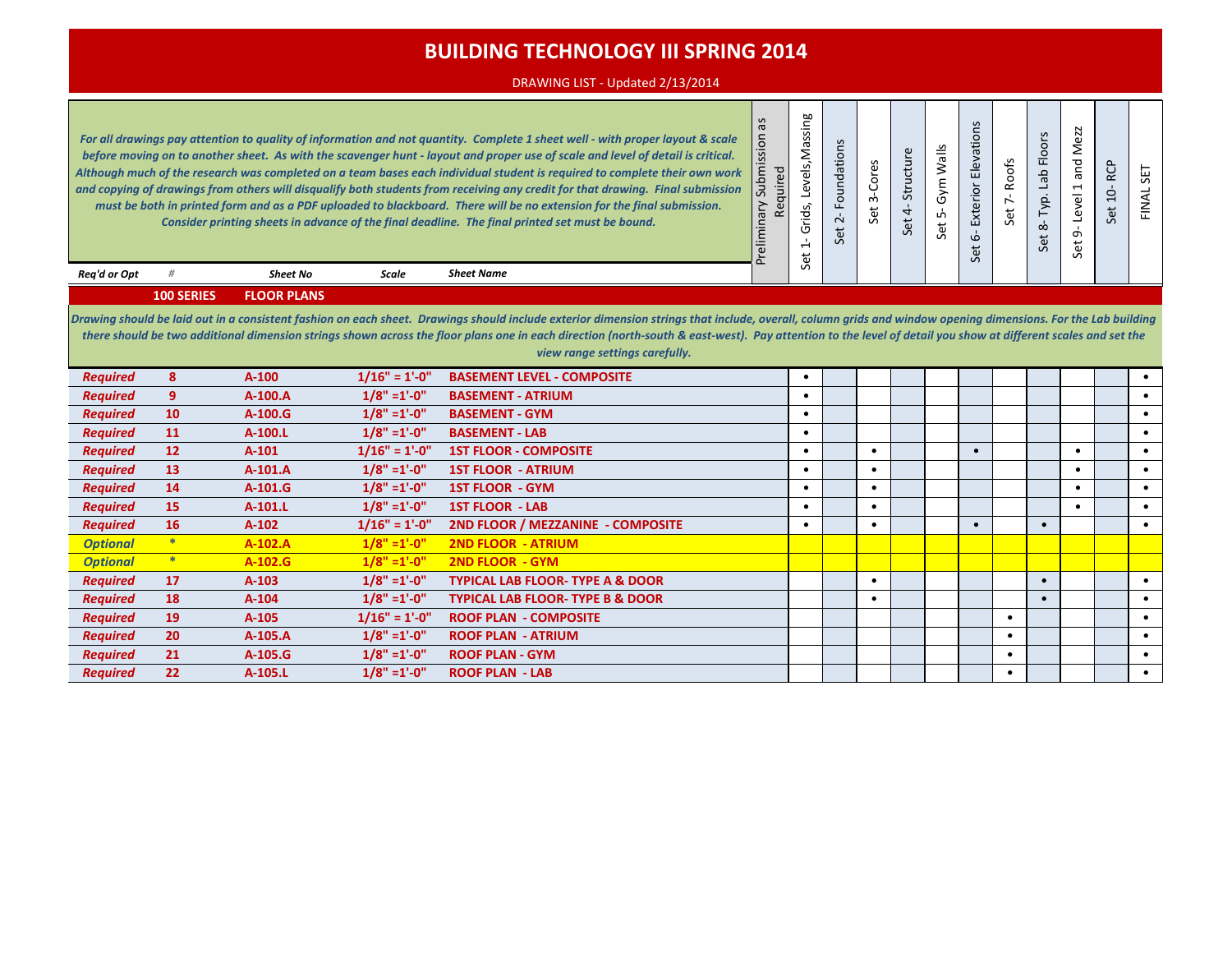#### DRAWING LIST - Updated 2/13/2014

*For all drawings pay attention to quality of information and not quantity. Complete 1 sheet well - with proper layout & scale before moving on to another sheet. As with the scavenger hunt - layout and proper use of scale and level of detail is critical. Although much of the research was completed on a team bases each individual student is required to complete their own work and copying of drawings from others will disqualify both students from receiving any credit for that drawing. Final submission must be both in printed form and as a PDF uploaded to blackboard. There will be no extension for the final submission. Consider printing sheets in advance of the final deadline. The final printed set must be bound.* 

*Sheet Name*

| Preliminary Submission as<br>Required |
|---------------------------------------|
| Set 1- Grids, Levels, Massing         |
| Set 2-Foundations                     |
| Set 3-Cores                           |
| Set 4-Structure                       |
| Set 5- Gym Walls                      |
| Set 6- Exterior Elevations            |
| Set 7-Roofs                           |
| Set 8-Typ. Lab Floors                 |
| Set 9-Level 1 and Mezz                |
| Set 10-RCP                            |
| FINAL SET                             |

*Req'd or Opt # Sheet No Scale*

**200 SERIES RCP PLANS**

*Only 1 reflected ceiling plan is required. Focus on a typical lab floor. If you choose to do a second optional RCP complete A-201 the composite first floor that would show the ceiling of the Gymnasium. Your ceiling plans should include a combination of hung ceiling and gypsum board - lighting should be included.*

| <b>Optional</b> |     | $A-200$   | $1/16" = 1'-0"$ | <b>BASEMENT LEVEL - COMPOSITE</b> |  |  |  |  |           |  |
|-----------------|-----|-----------|-----------------|-----------------------------------|--|--|--|--|-----------|--|
| <b>Optional</b> |     | $A-200.A$ | $1/8" = 1'-0"$  | <b>BASEMENT - ATRIUM</b>          |  |  |  |  |           |  |
| <b>Optional</b> | $*$ | $A-200.G$ | $1/8" = 1'-0"$  | <b>BASEMENT - GYM</b>             |  |  |  |  |           |  |
| <b>Optional</b> |     | $A-200.L$ | $1/8" = 1'-0"$  | <b>BASEMENT - LAB</b>             |  |  |  |  |           |  |
| <b>Required</b> | 23  | $A-201$   | $1/16" = 1'-0"$ | <b>1ST FLOOR - COMPOSITE</b>      |  |  |  |  |           |  |
| <b>Required</b> | 24  | $A-201.A$ | $1/8" = 1'-0"$  | <b>1ST FLOOR - ATRIUM</b>         |  |  |  |  |           |  |
| <b>Required</b> | 25  | $A-201.G$ | $1/8" = 1'-0"$  | <b>1ST FLOOR - GYM</b>            |  |  |  |  |           |  |
| <b>Required</b> | 26  | $A-201.L$ | $1/8" = 1'-0"$  | <b>1ST FLOOR - LAB</b>            |  |  |  |  | $\bullet$ |  |
| <b>Required</b> | 27  | $A-202$   | $1/16" = 1'-0"$ | 2ND FLOOR / MEZZANINE - COMPOSITE |  |  |  |  |           |  |
| <b>Optional</b> |     | $A-202.A$ | $1/8" = 1'-0"$  | <b>2ND FLOOR - ATRIUM</b>         |  |  |  |  |           |  |
| <b>Optional</b> |     | $A-202.G$ | $1/8" = 1'-0"$  | <b>2ND FLOOR - GYM</b>            |  |  |  |  |           |  |
| <b>Required</b> | 28  | $A-203$   | $1/8" = 1'-0"$  | <b>TYPICAL LAB FLOOR-TYPE A</b>   |  |  |  |  |           |  |
| <b>Required</b> | 29  | $A-204$   | $1/8" = 1'-0"$  | <b>TYPICAL LAB FLOOR-TYPE B</b>   |  |  |  |  |           |  |

#### **300 SERIES BUILDING SECTIONS AND EXTERIOR ELEVATIONS**

*Building sections are overall (showing all buildings) and should cut through each of the three buildings in both directions. Recommended is on across the GYM, one across the GYM and the Atrium, one*  across the Atrium and the Lab Building, and one across the Lab in the other direction. Keep the building sections all at the same scale (1/16"). The exterior elevations should exist at two scales 1/16" & 1/8". *The 1/16" elevations should show the overall building and the 1/8" elevations would focus on the elevation of each building. You can also consider an elevation/section showing a views from inside the Atrium showing the GYM and the LAB facades.*

| <b>Required</b> | 30 | A-300      | $1/16" = 1'-0"$ | <b>BUILDING SECTIONS</b>                            |  |  |  |  |  |  |
|-----------------|----|------------|-----------------|-----------------------------------------------------|--|--|--|--|--|--|
| <b>Required</b> | 31 | $A-301$    | $1/16" = 1'-0"$ | <b>BUILDING SECTIONS</b>                            |  |  |  |  |  |  |
| <b>Required</b> | 32 | $A-302$    | $1/16" = 1'-0"$ | <b>EXTERIOR ELEVATIONS - NORTH &amp; SOUTH</b>      |  |  |  |  |  |  |
| <b>Required</b> | 33 | $A-303$    | $1/16" = 1'-0"$ | <b>EXTERIOR ELEVATIONS - EAST &amp; WEST</b>        |  |  |  |  |  |  |
| <b>Required</b> | 34 | $A-304$    | $1/8" = 1'-0"$  | <b>EXTERIOR ELEVATIONS - NORTH</b>                  |  |  |  |  |  |  |
| <b>Required</b> | 35 | A-305      | $1/8" = 1'-0"$  | <b>EXTERIOR ELEVATIONS - SOUTH</b>                  |  |  |  |  |  |  |
| <b>Required</b> | 36 | A-306      | $1/8" = 1'-0"$  | <b>EXTERIOR ELEVATIONS - EAST</b>                   |  |  |  |  |  |  |
| <b>Required</b> | 37 | A-307      | $1/8" = 1'-0"$  | <b>EXTERIOR ELEVATIONS - WEST</b>                   |  |  |  |  |  |  |
| <b>Optional</b> |    | A-308, 309 | $1/8" = 1'-0"$  | <b>EXTERIOR ELEVATIONS - ADDITIONAL AS REQUIRED</b> |  |  |  |  |  |  |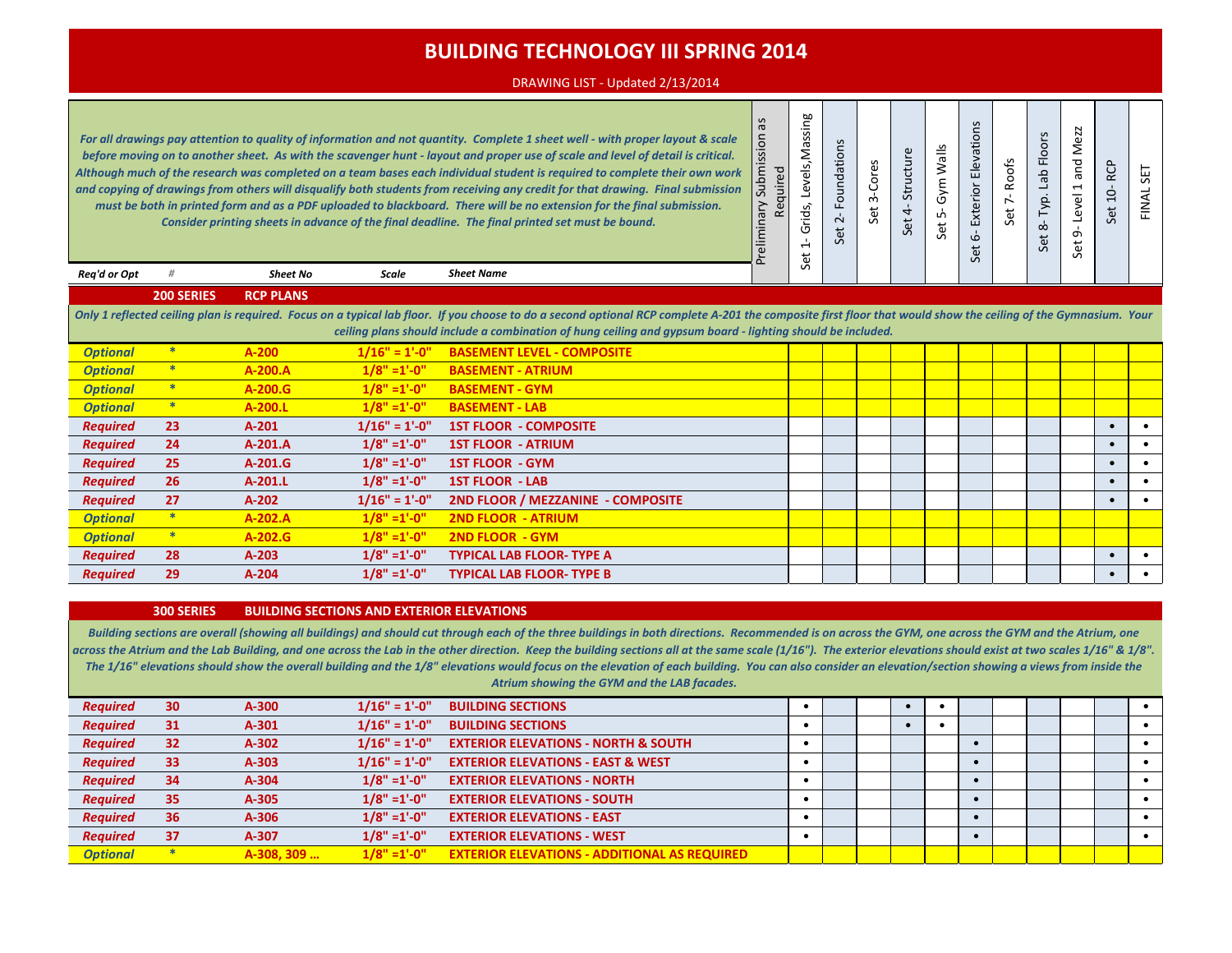#### DRAWING LIST - Updated 2/13/2014

*For all drawings pay attention to quality of information and not quantity. Complete 1 sheet well - with proper layout & scale before moving on to another sheet. As with the scavenger hunt - layout and proper use of scale and level of detail is critical. Although much of the research was completed on a team bases each individual student is required to complete their own work and copying of drawings from others will disqualify both students from receiving any credit for that drawing. Final submission must be both in printed form and as a PDF uploaded to blackboard. There will be no extension for the final submission. Consider printing sheets in advance of the final deadline. The final printed set must be bound.* 

*Sheet Name*

| Preliminary Submission as<br>Required |
|---------------------------------------|
| Set 1-Grids, Levels, Massing          |
| Set 2-Foundations                     |
| Set 3-Cores                           |
| Set 4- Structure                      |
| Set 5- Gym Walls                      |
| Set 6- Exterior Elevations            |
| Set 7-Roofs                           |
| Set 8- Typ. Lab Floors                |
| Set 9-Level 1 and Mezz                |
| Set 10-RCP                            |
| FINAL SET                             |

**400 SERIES PLAN DETAILS**

*Req'd or Opt # Sheet No Scale*

*Plan details as well as Wall Sections & Details (similar to the scavenger hunt exercises) should be the primary focus of the work that differentiates your specific efforts - The plan detail drawings will be linked and referenced from the floor plans in the A-100 series. The Wall Sections and Details will be referenced from both the plans (A-100 Series) and the building elevations (A-300 Series). Remember to focus on organization of drawings on each sheet and what you are trying to explain. Pay attention to the approriate scale and level of detail.*

| <b>Required</b> | 38 | A-400         | $3" = 1'-0"$ | <b>PARTITION TYPES</b>            |  |  |  |  |  |  |
|-----------------|----|---------------|--------------|-----------------------------------|--|--|--|--|--|--|
| <b>Required</b> | 39 | A-401.1 401.2 | $3" = 1'-0"$ | <b>PLAN DETAILS - GYM</b>         |  |  |  |  |  |  |
| <b>Required</b> | 40 | A-402.1 402.2 | $3" = 1'-0"$ | <b>PLAN DETAILS - ATRIUM</b>      |  |  |  |  |  |  |
| <b>Required</b> | 41 | A-403.1 403.2 | $3" = 1'.0"$ | <b>PLAN DETAILS - TYPICAL LAB</b> |  |  |  |  |  |  |
| <b>Optional</b> |    | 4-404         | $3" = 1'-0"$ | <b>PLAN DETAILS - ADDITIONAL</b>  |  |  |  |  |  |  |

#### **500 SERIES WALL SECTIONS & DETAILS**

Plan details as well as Wall Sections & Details (similar to the scavenger hunt exercises) should be the primary focus of the work that differentiates your specific efforts - The plan detail drawings will be *linked and referenced from the floor plans in the A-100 series. The Wall Sections and Details will be referenced from both the plans (A-100 Series) and the building elevations (A-300 Series). Remember to focus on organization of drawings on each sheet and what you are trying to explain. Pay attention to the approriate scale and level of detail.*

| <b>Reauired</b> | 42 | A-500          | $3/4" = 1'-0"$  | <b>WALL SECTIONS - GYM</b>          |  |  |  |  |  |  |
|-----------------|----|----------------|-----------------|-------------------------------------|--|--|--|--|--|--|
| <b>Required</b> | 43 | A-501.1 501.2  | $11/2" = 1'-0"$ | <b>WALL SECTION DETAILS- GYM</b>    |  |  |  |  |  |  |
| <b>Required</b> | 44 | A-502          | $3/4" = 1'-0"$  | <b>WALL SECTIONS - ATRIUM</b>       |  |  |  |  |  |  |
| <b>Reauired</b> | 45 | A-503.1 503.2  | $11/2" = 1'-0"$ | <b>WALL SECTION DETAILS- ATRIUM</b> |  |  |  |  |  |  |
| <b>Reauired</b> | 46 | A-504          | $3/4" = 1'-0"$  | <b>WALL SECTIONS - LAB</b>          |  |  |  |  |  |  |
| <b>Reauired</b> | 47 | A-505.1, 505.2 | $11/2" = 1'-0"$ | <b>WALL SECTION DETAILS- LAB</b>    |  |  |  |  |  |  |